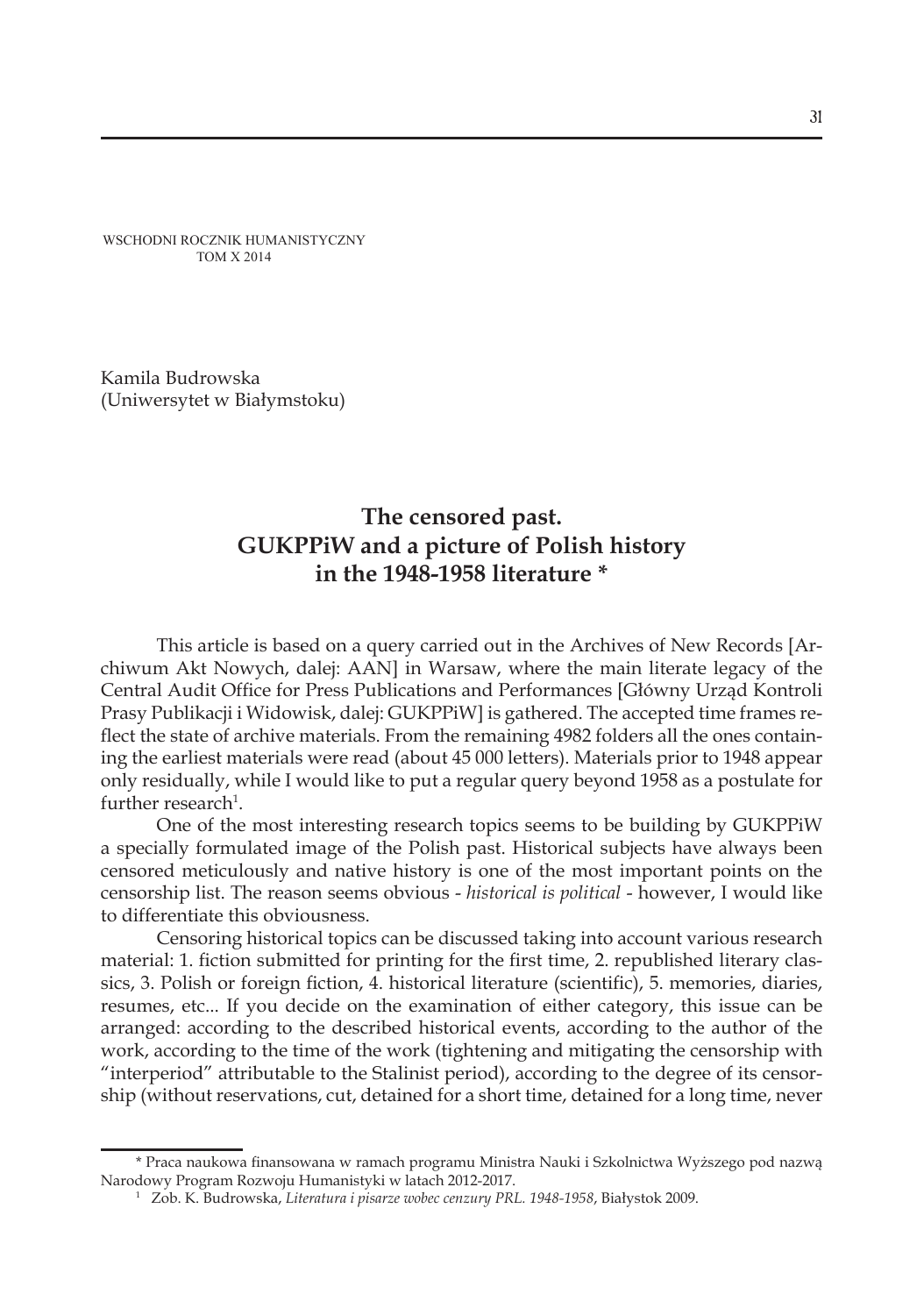officially published in PRL /People's Republic of Poland/). It is clear that the issue is extremely rich; hence there is the need to simplify and the demand for further studies. The article includes only Polish fiction, both - the new texts and the republished classics, submitted for printing in the years 1948 - 1958. Categorization, which I would like to apply to the analyzed material, is looking at the works according to the subject matter the described historical events. Here immediately appears the division into ancient and contemporary history, with special emphasis on the issues of World War II. I would like to emphasize that I am not interested only in historical novels, but in all the texts of Polish fiction which present historical events from the point of view of GUKPPiW. In this context also descriptions of the just ended war can be regarded as historical. The most important fact for my discussion point is the formulation of a certain vision of the past, the image - as it turns out - relatively coherent and homogeneous.

\*\*\*

In the oldest preserved in GUKPPiW material - a stenographic record from the first domestic briefing held in May 1945 a female official reports from Bialystok:

I did not let put a play "Tamten" / that one/ on the stage. This play is old, dating from 1902 and discusses the conditions of life of Poles in Russia, Siberia, shackles, etc... As a censor I am of the opinion that although I condemn the tsarist oppression and so does the Soviet Government, but at this point to put up moments against the Russian people. We want to have friendly relations and it is not in the interest of democracy to remind festering wounds  $[...]^2$ .

Already the first months of operation of the office of censorship (they were still the Provincial and Municipal Press Audit Offices at that time) show how painstakingly the quite basic directive was executed - they looked at and selected the content related to the Soviet Union and Russia very carefully.

Zofia Radzikowska writes: "Censorship behaved as though in Poland the Russian Code of Principal and Correctional Penalties - 1847 was still in force, whose rules prohibited any speech deemed likely to endanger the authority of government, including the wide recognition of the prohibition of any criticism"3 . In the case of Zapolska's play it seems particularly absurd. I am showing, however, another important principle applied in controlling the content of history: the analysis of these events through the prism of the current political situation, without the proper context. Aleksander Pawlicki, mentioning the unwritten law, according to which GUKPPiW worked, called such action respecting the "principle of topicality"4 .

To present the frequency of the use of the "principle of topicality" you can look at one of many remaining reviews of the novel *Bolesław Chrobry* by Antoni Gołubiew. In 1949, the 3-rd volume of the cycle comes for an assessment from "Czytelnik". The opinions of the censors are very critical; in one of them we can read*:*

<sup>2</sup> AAN, GUKPPiW, 421, teczka 197/1, k. 30. In the article I decided on the following rules of citing sources: modification of the spelling and punctuation is accompanied by preservation of the original syntax. 3

Z. Radzikowska, *Z historii walki o wolność słowa w Polsce (Cenzura w latach 1981-1987)*, Kraków 1990, s. 31.

<sup>4</sup> A. Pawlicki, *Kompletna szarość. Cenzura w latach 1965-1972. Instytucja i ludzie*, Warszawa 2001, s. 52 i nast.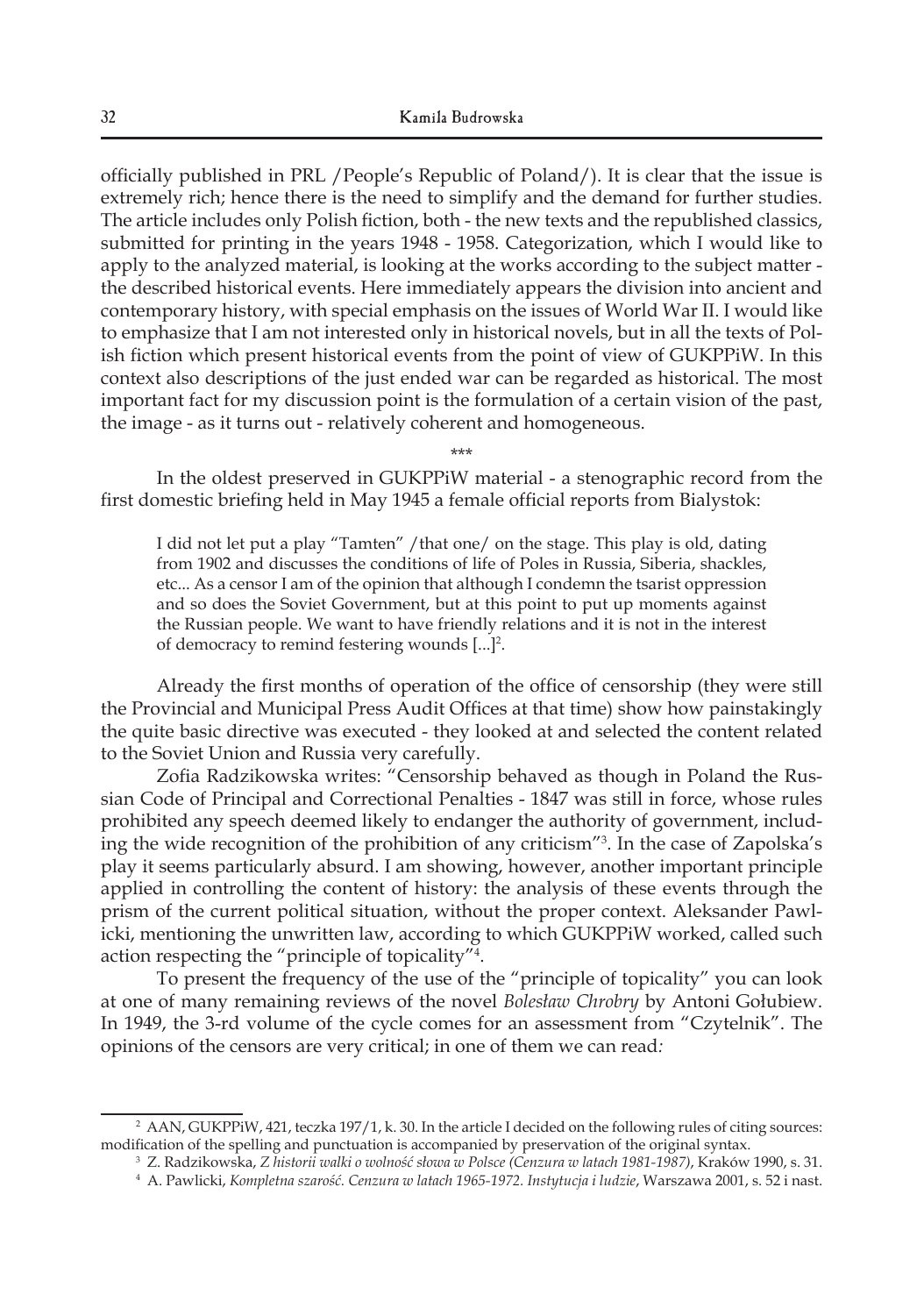The answer to the question whether the book brings something new in terms of ideological upbringing must be negative. The book is neither a combat anti-German, nor touching at a certain angle any social problems, even the religious problem is highlighted in the margin. It is, in fact, a novel - "fiction" written with talent<sup>s</sup>.

Another officer is even surprised that the publication of the work was undertaken by a printing house whose mission was *socialization of literature*<sup>6</sup>. Again, the censors read the text through the prism of current events, bypassing, or even misunderstanding author's historiosophic plan. It is worth paying attention to the characteristic allegations: the book is not a combat anti-German, does not address social problems, and is the fiction written with talent (sic). The German problem is particularly complicated due to the need to maintain political correctness to the comrades of the newly created GDR7 . But even in the early 1949 the desired (and unrealized by Gołubiew) model describing the history of the Piast appears to be clear, combat anti-German attitude.

The books by Soviet and Russian authors, as well as current Polish authors have the lengthiest reviews (even a dozen or so typed pages!).

If the subject touches the *rotten relations of before-September Poland* the censor is also more effusive, especially considering the existence or not of a negative assessment of II Rzeczpospolita /the Second Republic/. And so we come to the next principle, which is guiding the employees of GUKPPiW in controlling the content of history - the existence of "legitimate and illegitimate" events and periods.

In the novel *Dwadzieścia lat życia* /*Twenty Years of Life/* by Zbigniew Uniłowski censors want to delete not assessed negatively hero's recollection of Pilsudski's Kiev expedition and the "miracle on the Vistula". However, the issue of interference in the text previously published (1937 and 1946) requires a higher level decision - the proposal is sent to the director<sup>8</sup>.

From the archival materials is not clear what the further fate of any deletions was. However, in 1955 we have the expanded edition of the novel, enriched with two texts published in the press even before the death of the writer - *Na dole /At the bottom*/ and *Dalsze dzieje Kamila Kuranta /Further fate of Kamil Kurant*/9 . It changed fundamentally the proportions of the text and "freed" the odium from the war in 1920, encasing the events of the war with subsequent fate of the participant.

The full dependence on the Soviet Union caused that any publicized texts were selected for the absence in them or not of any anti-Russian elements. Hence, you can notice the very selective treatment of Polish history, literary classics and modified pantheon of heroes. Describing in the literary work "unorthodox" periods and events in the history of Poland required their severest criticism by the narrator or the hero. If this was lacking, the texts were transformed or their publication was withheld. In a very particular situation "were" literary classics of the nineteenth century, yet pragmatically anti-Russian (like *Tamten /That One/* by Gabriela Zapolska) and anti-German. The issue, interesting and im-

<sup>5</sup> AAN, GUKPPiW, 145, teczka 31/23.

<sup>6</sup> AAN, GUKPPiW, 145, teczka 31/26.

<sup>7</sup> J.M. Bates, *Cenzura wobec problemu niemieckiego w Polsce (1948-1955)*, [w:] *Presja i ekspresja. Zjazd szczeciński i socrealizm*, red. D. Dąbrowska, P. Michałowski, Szczecin 2002, s. 79-92.

<sup>8</sup> AAN, GUKPPW, 386, teczka 31/126..

<sup>9</sup>  *Współcześni polscy pisarze i badacze literatury*, red. J. Czachowska, A. Szałagan, Warszawa, 1994-2007, t. 8, s. 422.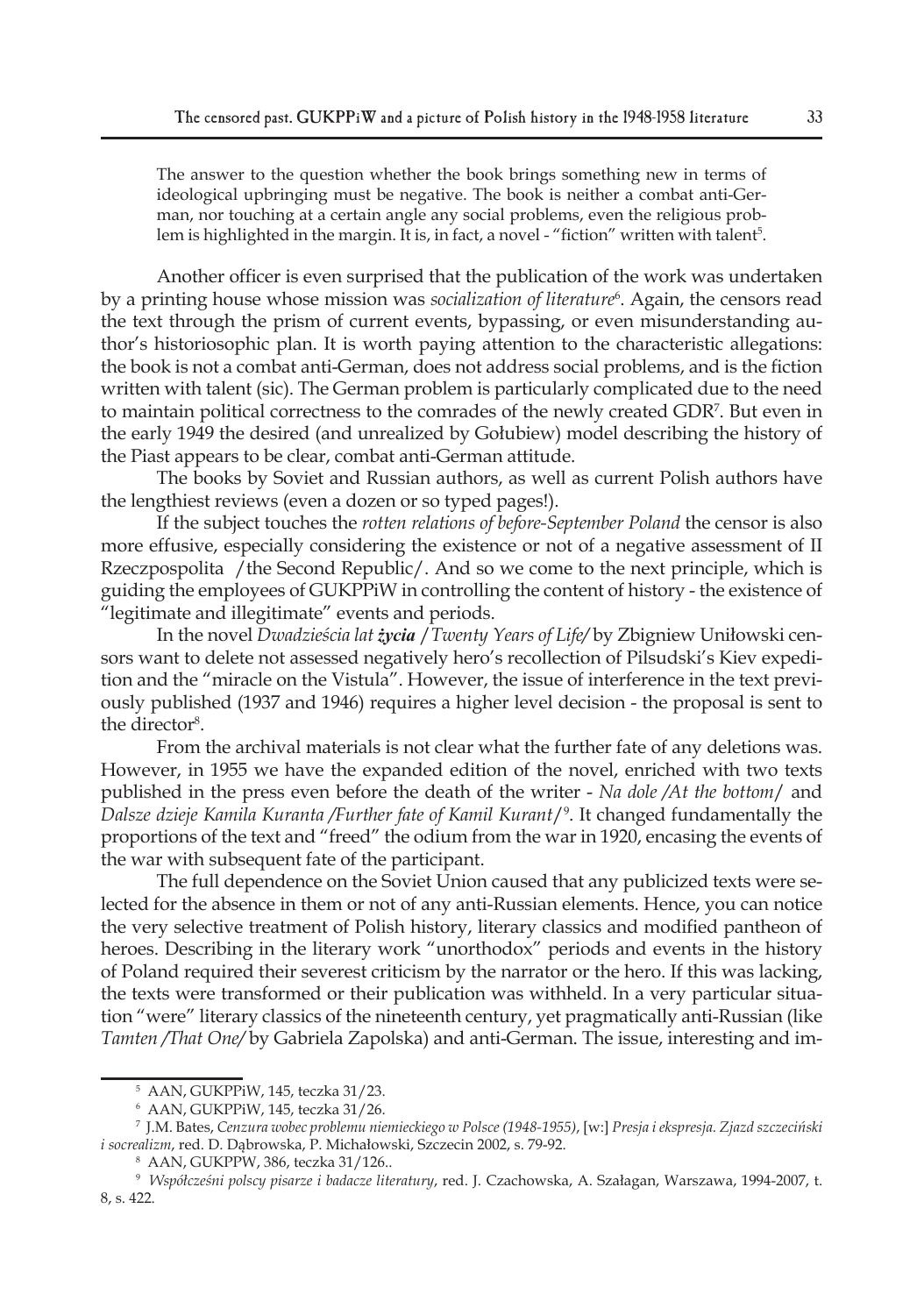portant to reflect on the culture of the 40s and 50s of the twentieth century, requires deeper study, the article only signals it.

"Ludowa Spółdzielnia Wydawnicza" specialized in the publication of works on the rural subjects and works written by the authors of peasant origin. Next to the propaganda pamphlets, among which we may mention the bizarre *Z dziejów walki chłopskiej w starożytności* /*The History of Peasant Struggle in Antiquity/* (1952), also numerous novels by Józef Ignacy Kraszewski are printed. Censors most carefully read introductions to editions, which are to eliminate the imperfections of the main text, thanks to the interpreting commentary. The practice of adding such introductions, which GUKPPIW often postulated, the already cited Aleksander Pawlicki defines as the use of "principle of the last word"<sup>10</sup>. Such introductions should be - as the reviews preach - as wide as possible. Kraszewski's novels are full of defects, but *little compact construction of the novel* - it is about *Banita /The Outlaw/* - *is compensated by widely regarded historical - moral background (useful for school children)11*, so it is worth "working" over them.

Another method of adapting classics to the requirements of GUKPPiW turns out to be annotating the text with specific footnotes; the censors do not hesitate to change the author's footnotes, which can be confirmed by the example of the 2-nd volume of *Dzieła /The Works*/ by Juliusz Słowacki, where the poet's anti-Russian postscript was removed  $(1950)^{12}$ . When it comes to Kraszewski they certainly changed the footnote on Chmielnicki in the novel *Król Piast /King Piast/13*.

Every now and then some objections to the subsequent volumes of Dzieła /The Works/ by Henryk Sienkiewicz, published in the years 1948-1955, come back to the office. They are published, but with the reluctant attitudes, to recall only two significant opinions: "Beautiful, but very harmful and false books by Sienkiewicz; footnotes to "Potop" / The Deluge/ striking with objectivity". And even more reservations than historical novels by Sienkiewicz raise his *Kroniki i artykuły polityczne /Chronicles and Political Articles/,* in which: "the writer blurs the facts, disguises the case of oppression of the oppressed classes, speaks foaming at the mouth, imputes "banditry" to the revolutionary movement and talks nonsense". Also, the contemporary novel *Wiry /The Swirls/* is directly challenged14

However, a large number of works is republished by these authors (sometimes only some titles) who gained the opinion of progressive ones. Such a title was earned by the author of *Miłosierdzie gminy /Mercy of Municipality/* - Maria Konopnicka: "[...] It is correct precisely today, when so much is written and heard about pseudo-democracy of the west, the publication of the story of commonly known Maria Konopnicka, so much current in the present era, although written in the year 1898"*<sup>15</sup>*. Other works of the writer, however, have not received such favorable ratings. In 1951, for example, *Jak to ze lnem było /How Was it with Linen/* was challenged, arguing that the King was presented in a harmful way.

Social issues have already appeared several times in the aforementioned reviews, to remind only Antoni Gołubiew's novel *Bolesław Chrobry*, in relation to which the censors

<sup>10</sup> A. Pawlicki, dz.cyt.

<sup>11</sup> AAN, GUKPPiW, 154, teczka 31/134.

<sup>12</sup> More of the topic: K. Budrowska, dz.cyt., s. 281.

<sup>13</sup> AAN, GUKPPiW, 388, teczka 31/136 i 31/137.

<sup>14</sup> AAN, GUKPPiW, 386, teczka 31/122.

<sup>15</sup> AAN, GUKPPiW, 146, teczka 31/41.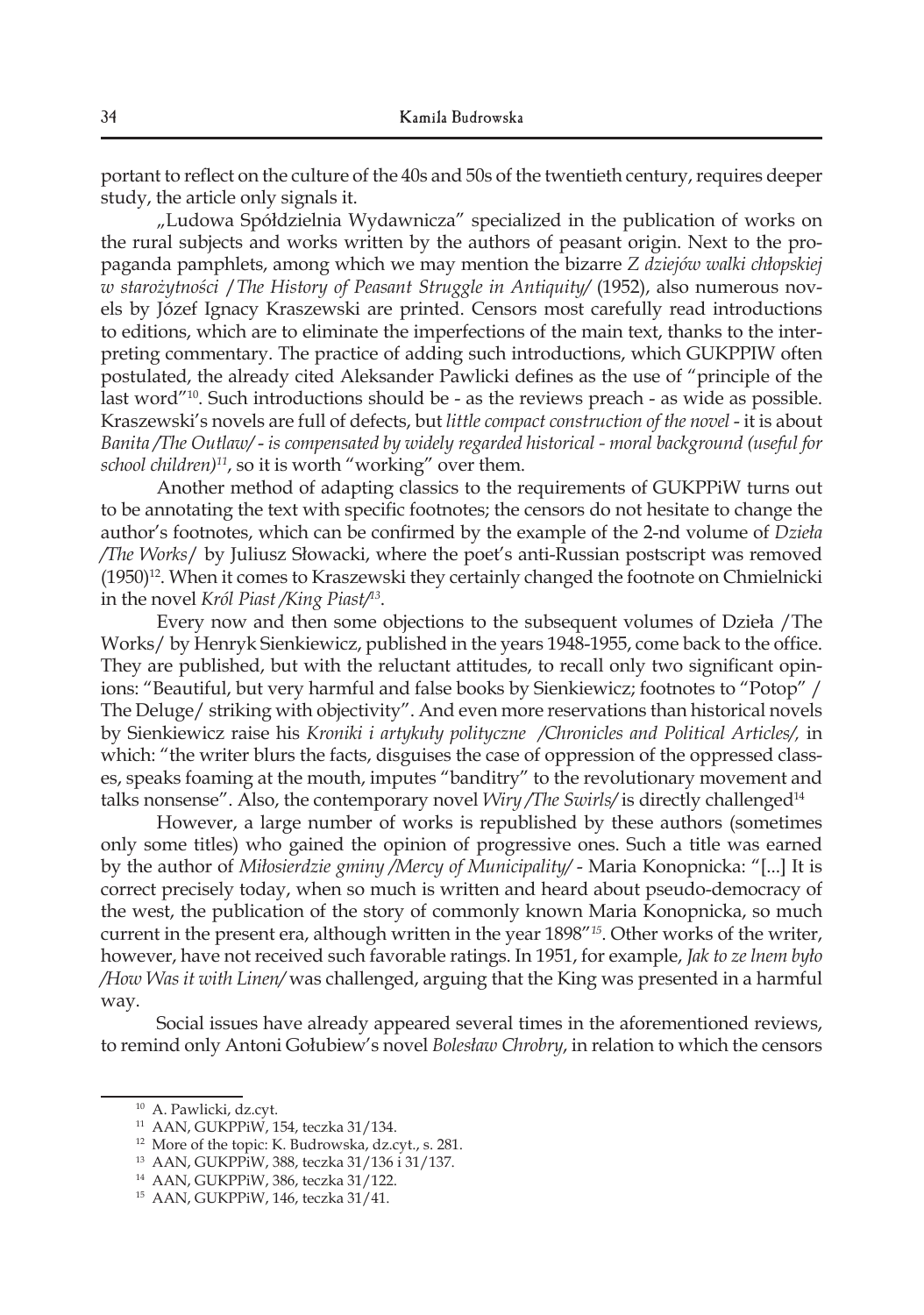formulated the objection that *it does not address social problems*. Works on historical themes, even the very distant chronologically, were supposed to be, in fact /it was another directive of GUKPPiW/ involved in the construction of a new social order. And so, in the opinion on the drama of Roman Brandstaetter *Król i aktor /The King and the Actor/* you can read that although the drama refers to the time of Stanisław August Poniatowski, it "[...] shows a line of socialist realism"<sup>16</sup>*.* Such a note causes obtaining consent and printing (1952) the text of the writer who was reluctantly perceived by the authorities, in connection with the religious theme of many works.

In 1952 T. Wojdalska, having no objections to other parts, sharply objected to the improper image of the peasant society in part II of Chłopi /The Peasants/ by Reymont, which does not interfere with publishing the novel without changes in the following year. The review draws attention to the poverty of vocabulary and argumentation as well as to the clear dependence on the language of propaganda<sup>17</sup>. On the basis of such an essay its author would not pass the school test today.

Another recommendation clearly used in assessing historical subjects is tracking down religious themes. Religion was on a kind of censorship "black list", which, with a great number of literary works touching the threads of religious and spiritual life of Poles, put censors in quite a trouble.

Reading the biographical essay *Chopin* by Jarosław Iwaszkiewicz (the borderland of fiction and nonfiction), for example, in 1949, the officer of GUKPPiW compliments the author's good Polish language, but also comments on the account of the last sacrament of the dying composer. "Maybe it was like that, because a man in agony does not know what they are doing with him". Next, he writes about Chopin's atheism and free-thinking. However, in the second review its author - censor Szymańska - is no longer happy about the book and is worried about the lack of Russian works in bibliography and the lack of emphasis on Chopin's revolutionary spirit<sup>18</sup>. It is evident in the opinions of the controllers that there is the need for socially desired accents in the Polish history, as well as socially, not religiously involved heroes.

Christian elements cause grumbling of the reader of historical short stories Bursztyny /Amber/ by Zofia Kossak. The collection goes for review on the March 12, 1958. The consent to printing comes the very next day. Censor Godlewska writes:

This is a collection of stories which give a total cross-section through the history of Poland, from pagan times to the wandering of the great exile in Paris. The individual stories are devoted to either landmark moments in our history (e.g. Baptism of Poland, Prussian homage, Targowica - confederation), or individuals who have played in the history a crucial role (eg. Casimir the Great, Rej, Kościuszko). In this historical perspective the author is always on the side of progressive, democratic elements. According to its essence, however, the author glorifies the role of the Church e.g., in the story "W uścisku dziejów" /In the Grip of History/ (p. 13 on baptism of Poland) or in "Proroczyna boży" /God's Prophet/ (p. 22 about Skarga)<sup>19</sup>.

In 1958 it was no longer possible on such grounds to stop printing stories of just restored homeland of the writer and *Bursztyny /Amber/* are printed without any changes.

<sup>16</sup> AAN, GUKPPiW, 386, teczka 31/122.

<sup>17</sup> AAN, GUKPPiW, 386, teczka 31/123.

<sup>18</sup> AAN, GUKPPiW, I/152, teczka 31/120.

<sup>19</sup> AAN, GUKPPiW, I/596, teczka 68/2, k. 10-11.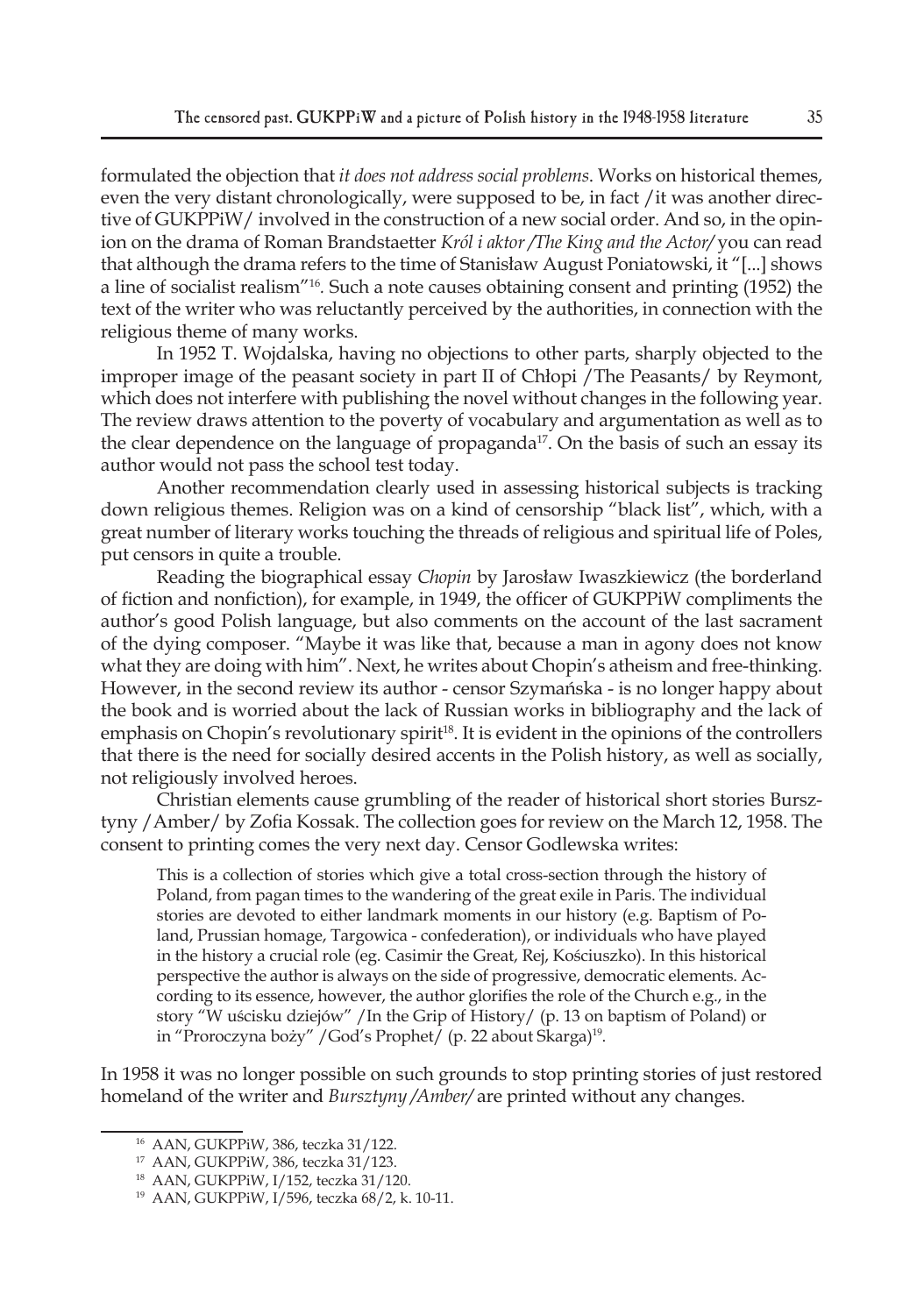Building a new pantheon often leads to bizarre treatments. In a repeated review of *Spotkania z* Salomeą /Meetings with Salomea/ (it is another text from the periphery of fiction) by Mieczysław Jastrun there is a section in which the censor "defends" Słowacki against Jastrun, in connection with rather unfair approach and showing the poet as a shaky and weak person "[...] but only Słowacki knew for sure that the Polish proletariat will change and gain freedom"<sup>20</sup>.

\*\*\*

A particular care and caution of the censorship officers is put, as mentioned before, to controlling literature associated with the Second World War. This is connected on the one hand, with a sense of the historical importance of the events and the number of messages, on the other hand - with many controversial aspects of the Polish collective experience of 1939-1945. Hence, a number of reluctant reviews, transformation tips, postponing texts or their total elimination, or preventing the circulation, were giving in total the distortion of recent history<sup>21</sup>. Controversial issues are, above all, "Soviet", but also - as shown by the query - "German", "Jewish" and naturalism of presentation. I have discussed this extensively elsewhere, that the total suspension of the printing hung over the authors of the works, in which these uncomfortable issues - Extinction, invasion of the Red Army on the Polish eastern lands, Katyń, labor camps, activities of AK /Home Army/, the Warsaw Uprising, the attitude of Soviet soldiers to Polish population - were accompanied by poetics, which was reluctantly seen by GUKPPiW<sup>22</sup>. At this point I would like to present some interesting examples of censorship of texts about the war, to see whether there are here the same directives as in the evaluation of works depicting the events before 1939.

Bypassing proper historical context and referring to the current political situation instead, can be presented on an example of censors' relation to the German issue. December 24, 1949 is the date of review of *Niemcy /The Germans/* by Leon Kruczkowski. The feedback is positive, but not enthusiastic. They point out a number of drawbacks in the drama: it does not consider issues at the level of the class, the progressive forces in West Germany are poorly presented. However, the permission is granted to print a significant amount of 25,500 copies, with the conclusion: "The value of the drama lies in the publication of a number of political issues of wartime and postwar Germany and to demonstrate the incorrectness of the "apolitical" attitude"23*.* Thus, it turns out that the most important issue is not the description or responsibility for the committed crimes, but the existence of the *progressive forces*. We understand that they later co-created the GDR.

In the audit opinion on the novel *Kleszcze /Ticks/* by Wilhelm Szewczyk (published in 1951 and awarded a literary award of Gliwice<sup>24</sup> in the same year) as an important asset the censor recognizes the fact that the book, despite showing the Nazi invasion, is devoid of anti-German accents. In another review of the same novel we encounter, in turn, a distinctive social complaint: *The author does not take a clear class position in any issue. In the novel, the proletariat cannot be seen, but you can see the intelligence, the lower middle class and the working* 

<sup>20</sup> AAN, GUKPPiW, I/386, teczka 31/122.

<sup>21</sup> S. Siekierski, *Drugi obieg jako efekt istnienia cenzury*, [w:] *Autor, tekst, cenzura. Prace na Kongres Slawistów w Krakowie*, red. J. Pelc, M. Prejs, Warszawa 1998, s. 25-38.

<sup>22</sup> K. Budrowska, *Literatura i pisarze*, dz.cyt., s. 63-64.

<sup>23</sup> AAN, GUKPPiW, 146, teczka 31/41.

<sup>24</sup> *Współcześni polscy pisarze*, dz.cyt., t. 8, s. 172.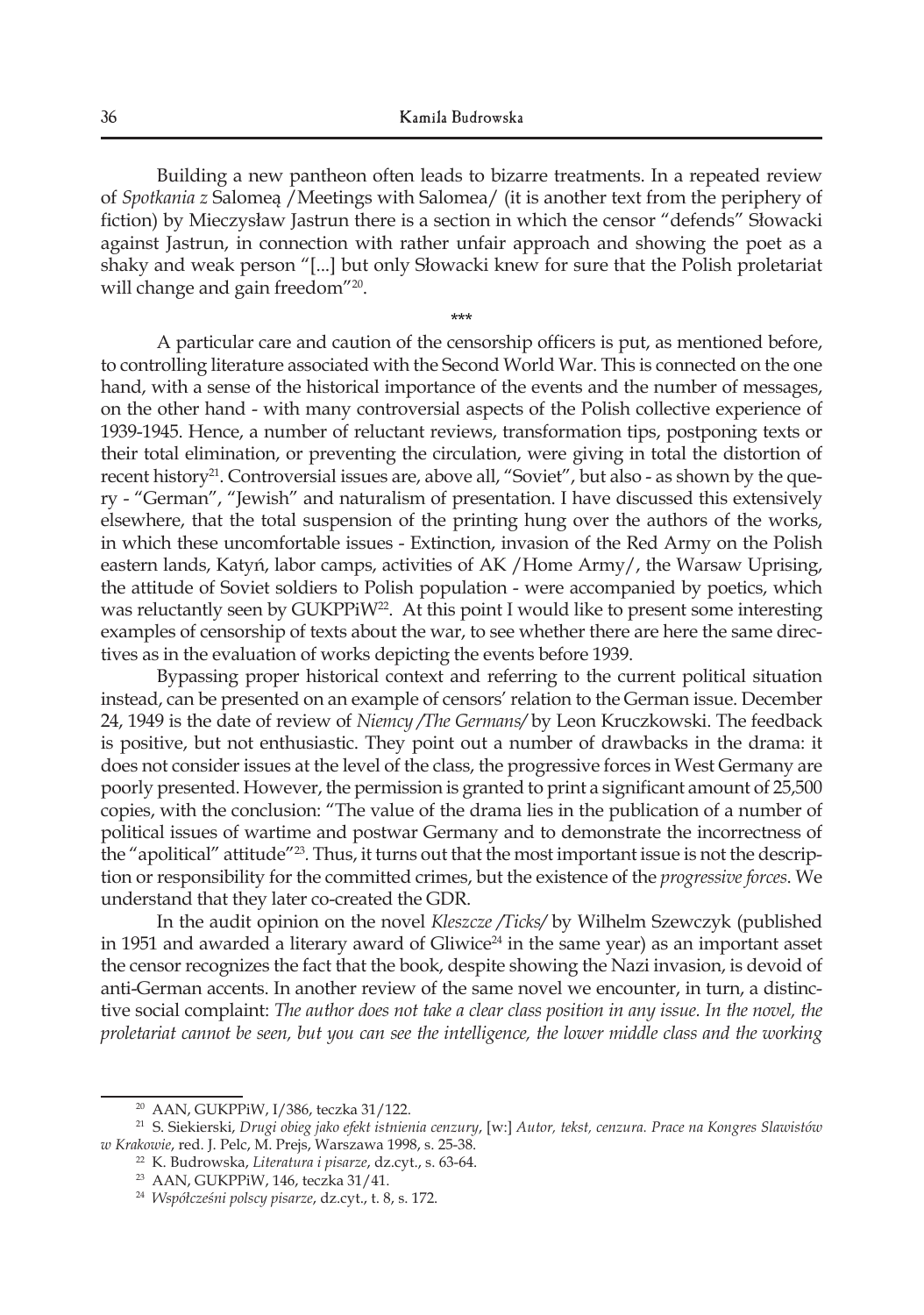*aristocracy (sic) shown with a distinct sentiment*25. Thus, also the works about World War II were not supposed to be deprived of proper social accents.

In the descriptive report of the fourth quarter of 1950 we read, in turn, that one of the books proposed by the publishing house Książka i Wiedza which did not get the permission to be printed was a short story from the war collection *Ucieczka z Jasnej Polany /Escape from Yasnaya Polyana*/ by Adolf Rudnicki<sup>26</sup>. The action is motivated by the *false setting of the German problem.* From the analysis of other materials it seems clear that it was the title story which had been withdrawn and which "returns" to the collection only during the "thaw" in the 1955 edition.

Numerous archive documents certify the fact of dividing the content relating to the years 1939 - 1945 according to the "legitimacy" of presentation. And here we have historical events and opinions misrepresented, elided, or specifically interpreted. From Maria Dąbrowska's occupation short story, to take an example of the outstanding writer - *W piękny letni poranek /On a Beautiful Summer Morning/* - the censor cuts the sentences which suggest inflicting the suffering on the Polish nation by the Soviet Union. They intervene in the thoughts of the hero caused by the view of a prisoner who escaped from a Soviet labor camp, feeding himself in the shop with bread: *What a shame ... What a pity they made us suffer so much... And right now, right now ... What a mistake ... What a pity!27* The story was to be printed in *Odrodzenie /Rebirth/ on* April 27, 1948. It was printed as late as 1956 in the first volume of *Pisma wybrane /Selected Writings/* published by Czytelnik*,* thus bypassing several collections of short stories of the author issued in the years 1948-1956. In the edition changes proposed by the censors are registered.

In the same period (June 15, 1948) they checked Wojciech Żukrowski›s short story *Swoi* reported for publication in the journal "Płomień" /Flame/. The text was removed entirety because of the forbidden subject; it spoke about the AK guerrillas, who rescued three Slovaks from captivity<sup>28</sup>. Interestingly, the work was not found in the bibliography of the author. Probably it was never published, so here you can put an editorial request for publication of the text preserved in the AAN version.

A part of closely hunted and cut military topics "is released" in the short period of the thaw, which in GUKPPiW lasted from the beginning of 1955 until the autumn of 1957. Then they published a part of the so-called "półkowników" /shelf-occupiers/, i.e. the works detained in its entirety. The studies suggest that these were mainly the works showing the war, to name the most important ones: *Opadły liście z drzew /The Leaves Fell from the Trees/* by Tadeusz Różewicz, *Buty /The Shoes/* and *Polska jesień /Polish Autumn/* by Jan Józef Szczepański, *Szpital Przemienienia /Hospital of the Transfiguration/* by Stanisław Lem (one-volume version). Here the issue is merely indicated; elsewhere I deal with it extensively<sup>29</sup>. During the period of easing of censorship they allowed to reveal the content related to AK-underground army, the helplessness of the civilian population, or the cruelty of the Germans, but most of all they agreed to the emergence of the tone of pessimism, or the immediacy of performance.

In 1957 *Kolumbowie, rocznik dwudziesty* by Roman Bratny - a very symptomatic novel, from the point of view of these considerations - received the permission to be printed.

<sup>25</sup> AAN, GUKPPiW, 386, teczka 31/122.

<sup>26</sup> AAN, GUKPPiW, 77, teczka 4/2a.

<sup>27</sup> AAN, GUKPPiW, 29, teczka 1/62, k. 9.

<sup>28</sup> AAN, GUKPPiW, 29, teczka 1/63, k. 6-9.

<sup>29</sup> K. Budrowska, op. cit., s. 53 i nast.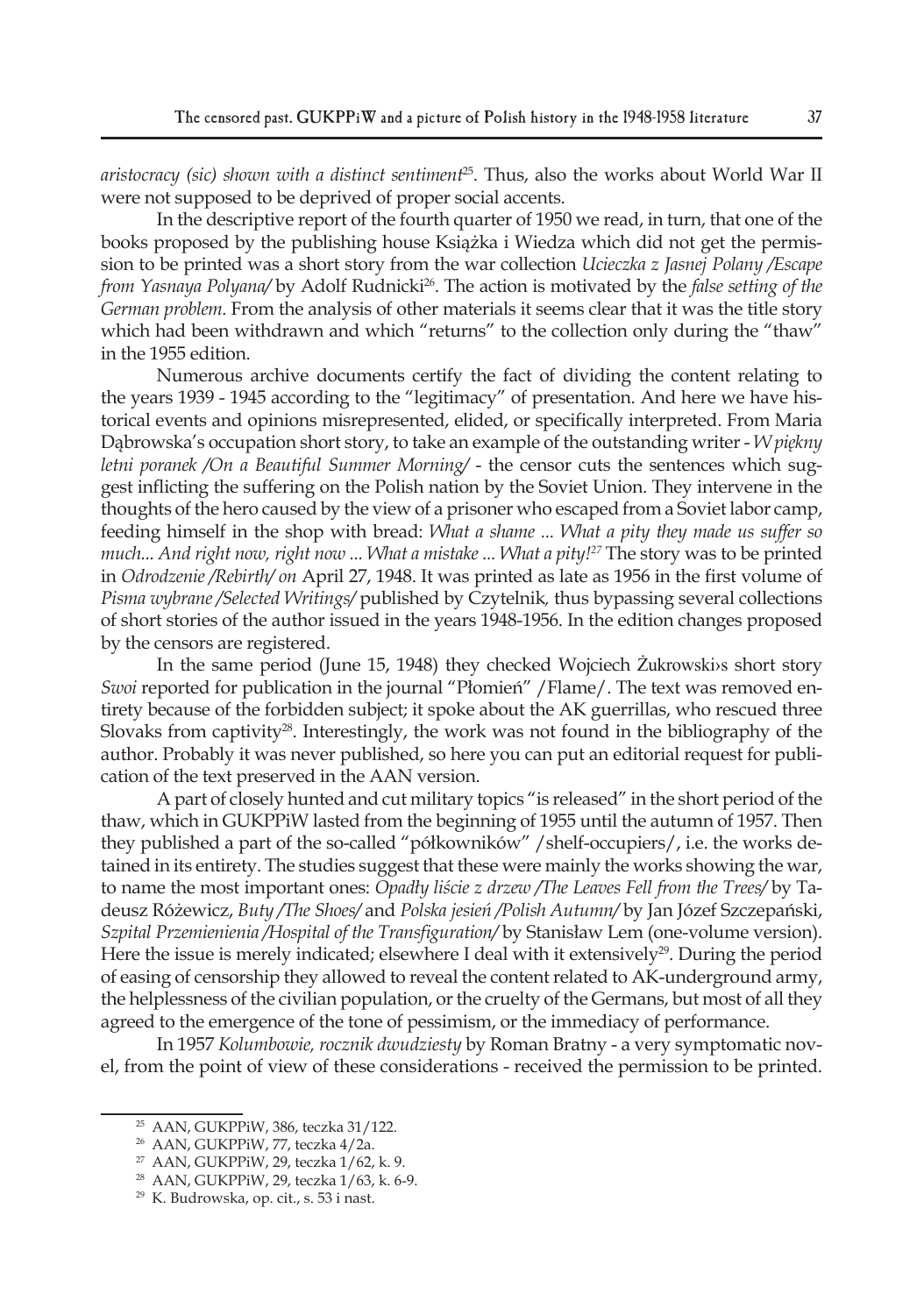In the materials I came across a two-page positive opinion, calling for a series of interventions, of which the ones with anti-Soviet connotations were executed (Katyń, lack of patriotism in the Soviet simple man, the fate of AK forces in the areas occupied by the Red Army). The censor states that:

Pessimism of the book may not be an argument against its publishing. There is no doubt that the Home Army officer, editor of "Pokolenie" /Generation/, Roman Bratny put on the pages the passion to show the process of creation of the so-called "AK complex" and if this process has some distortions, this unmasking passion is to be blamed. The book is certainly the best and formally most mature work of Bratny. Its historical errors cannot be the allegations, since they serve the overall concept of the book. This is to be the bill with the past - with showing heroism, patriotism and injustice. If the bill is annoying - it is one tiny part of the price we pay today for the mistakes of the past. (...) However, the publication of the passages which, unfortunately, evoke the very anti-Soviet impression seems to be impossible<sup>30</sup>.

An important but disclosed historic moment turns out to be also the Warsaw Uprising, although it is described as a *historical error*. As in the past, and it will increase already in the early 1958, they negate any signals regarding the disgraceful actions of the Red Army and the persecution of Polish solders of other than communist pedigree.

To support my statements with the query examples, I would like to concentrate only on two cases, but again on the very eminent writers. Their creativity, constantly oscillating around the theme of World War II, induced the reluctant flurry among the "official factors". I am thinking of already mentioned Jan Józef Szczepański and Włodzimierz Odojewski. In 1958, they deleted in its entirety Jan Józef Szczepański's short story *Manekin /The Mannequin/ from* No. 3 of "Twórczość". Its "settling of accounts" topic decided on the withdrawal of the text. It concerned the early-postwar investigations carried out on AK soldiers<sup>31</sup>. Interestingly, only fifteen years later the short story was published (Kraków, Wydawnictwo Literackie, 1973) in the collection *Opowiadania dawne i dawniejsze /Old and Older Stories/* emphasizing with the symbolic, as it seems, title its participation in GUKP-PiW<sup>32</sup>.

In the materials of Wydawnictwo Poznańskie - 1958 - there are traces of censoring of the collection of short stories *Codzienna* ściana *płaczu /Daily Wailing Wall/* by Odojewski. They propose to delete in its entirety two texts: *Nim drugi raz wstanie* świt */Before the Second Dawn/* (vague title) and *Droga /The Road*/, these short stories were included entirely in the file<sup>33</sup>. As we know from literature, finally the publishing did not take place and the collection was stopped in its entirety by the censors<sup>34</sup>. The discovered documents indicate which short stories were considered the most unprintable, and so indirectly we can understand which issues were seen as particularly threatening (Kresy /Borderlands/ and "Soviet issues"). *Nim raz drugi wstanie świt* was published in the collection *Zmierzch* świata */Twilight*  of *the World/* in 1962. *Drogi* was never published in PRL /People's Republic of Poland/.

I suggested earlier that one of the important objectives of the work of censors read-

<sup>30</sup> AAN, GUKPPiW, 426, teczka 34/3, k. 371.

<sup>31</sup> AAN, GUKPPiW, 546, teczka 41/32.

<sup>32</sup> *Współcześni polscy pisarze*, dz.cyt., t. 8, s. 137.

<sup>33</sup> AAN, 427, teczka 34/6 i 34/7.

<sup>34</sup> *Współcześni polscy pisarze*, dz.cyt., t. 6, s. 124-126.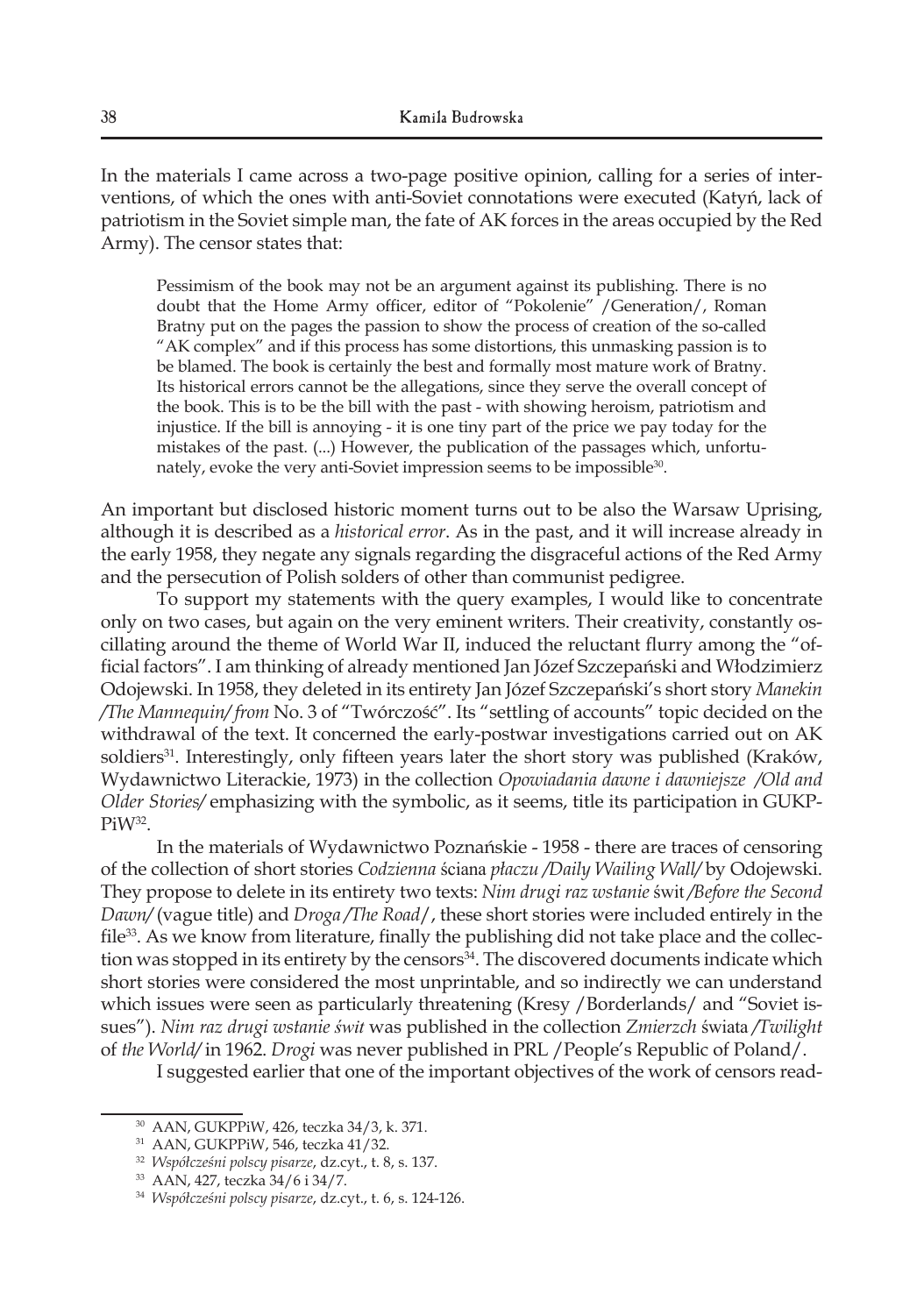ing historical texts was the elimination of religious content. Both - declared religiosity of the author (recall Brandstaetter) and the tendency expressed in the work could cause harm to the book. In the collection "Wydawnictwa różne "K - P" 1948"<sup>35</sup>, we find a handwritten card with a negative opinion of a two-volume novel *Najeźdźcy /The Invaders/* by Jan Dobraczynski. The decision to withhold the 2-nd edition (1-st took place in 1946-1947), dedicated to the times of occupation, was affected by both the substantive content and the ideological attitude of Dobraczyński. In addition, the case was complicated by the fact that the print notification was made by a private publishing house, with which GUKPPiW /it is another interesting issue/ led a regular war.

It was no longer withheld, but profound changes were made to eliminate the Christian accents in the second edition of the camp prose *Dymy nad Birkenau* /*Smoke over Birkenau/* by Seweryna Szmaglewska. Between the edition of 1945 and 1948 there were as many as 8 transformations of the text, all about the religious overtones.

\*\*\*

Finally, I would like to collect the conclusions presented in the article. A certain picture of Polish history, which appears in connection with the activities of GUKPPiW and other official factors, changes over time. Even in the brief but turbulent period of 1948 - 1958 the picture of Polish history was extensively modified at least twice: in 1949, they tightened the freedom to present content, and when at the end of 1955 some of the topics were "laid off" from prohibitions for a while.

Formulation of a particular vision of the past seems to be particularly urgent, from the point of view of the office of censorship, in relation to World War II. Making this experience historical creates the distance necessary to build the vision displacing the memory and current social experience<sup>36</sup>. The descriptions of the years 1939 - 1945 contain particularly many "legitimate" and "illegitimate" moments. Despite of multiple controversial occupation topics it was impossible to stop printing all publications, which GUKPPiW simply had to accept. Hence, the fate of the works addressing the topic of World War II was so intricate.

Trying to recreate the guidelines, according to which they censored literature thematically related to Polish history, I skipped the most outstanding artistic texts covering the experience of war - *Medaliony /Medallions/* by Zofia Nałkowska, labor camp stories by Tadeusz Borowski, or Tadeusz Różewicz's poetry. In these cases, however, and I studied them elsewhere, all recommendations collided and modified under the influence of excellence of the text. You could see them more clearly when the censor was more courageous with the text, recognizing it (rightly or wrongly) as mediocre.

One can also mention another issue related to the historical topics - choosing "historical costume" as one of the methods to escape from censorship. Both - Leszek Szaruga<sup>37</sup> and Ryszard Nycz<sup>38</sup> write about it. In such cases one usually chooses the alien history, and if it is the Polish history - it's very old. I only indicate the issue here.

<sup>35</sup> AAN, GUKPPiW, 182, k. 277-278.

<sup>36</sup> Zob. Z. Wóycicka, *Przerwana żałoba. Polskie spory wokół pamięci nazistowskich obozów koncentracyjnych i zagłady. 1944-1950*, Warszawa 2009.

<sup>37</sup> Na ten temat: L. Szaruga, *Wobec totalitaryzmu. Kostium kościelny w prozie polskiej. Wobec cenzury*, Szczecin 1994.

<sup>38</sup> R. Nycz, *Literatura polska w cieniu cenzury (Wykład)*, [w:] "Teksty Drugie", 1998, nr 3, s. 5-25.